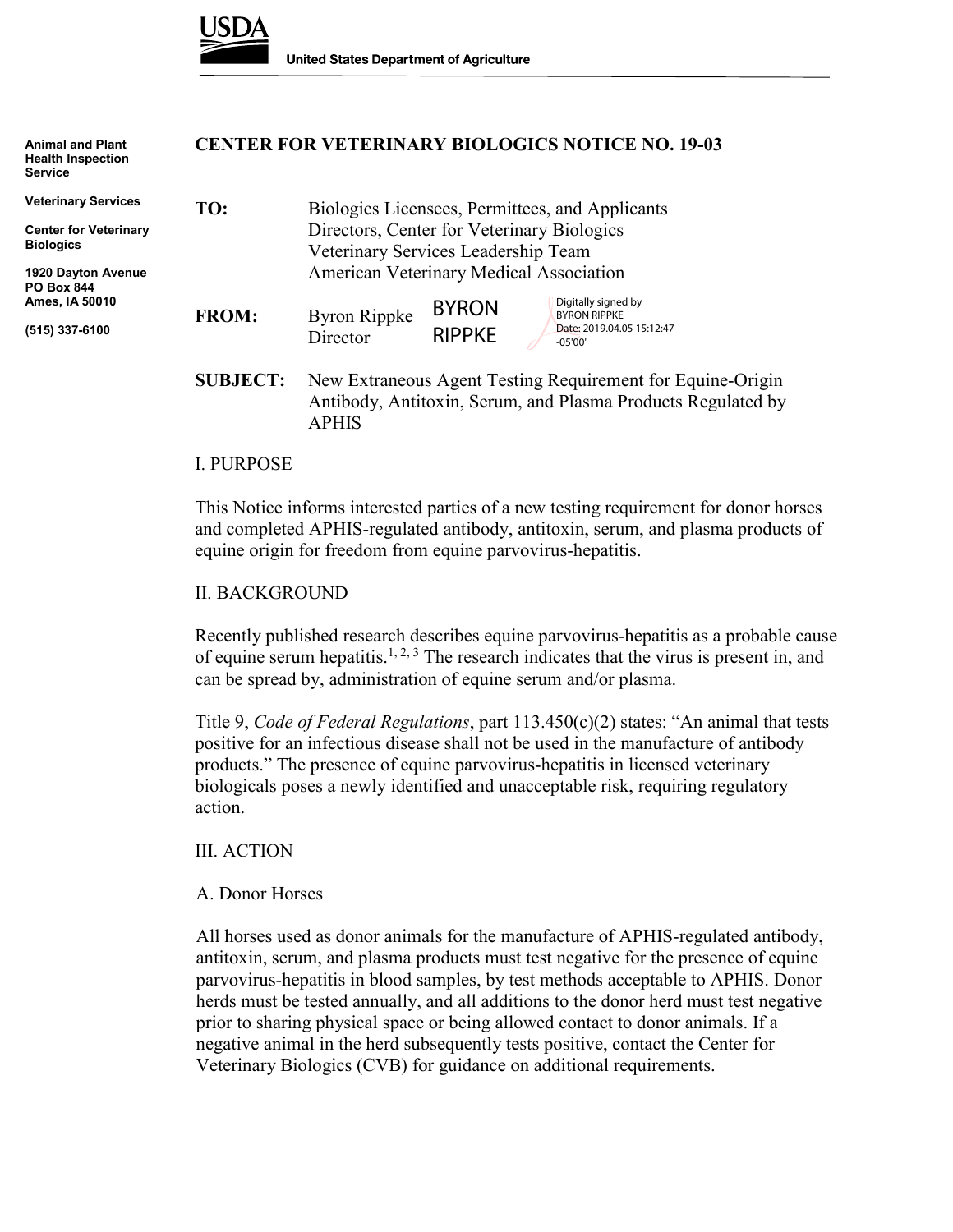## **CENTER FOR VETERINARY BIOLOGICS NOTICE 19-03 Page 2 of 3**

## B. Serial Release Testing

In addition, each completed serial of APHIS-regulated antitoxin, antibody, serum, or plasma product labeled for use in equines must test negative for equine parvovirushepatitis by test methods acceptable to APHIS, as listed in the respective Outline of Production. Test results must be reported on APHIS Form 2008 in accordance with the Outline of Production. Exemptions to the serial testing requirements may be considered if data acceptable to APHIS demonstrate that production methods prohibit the presence of the infectious virus in the completed product.

## C. Product Labeling

- 1. Labeling of products licensed for use in equines must bear a caution statement indicating that use of equine serum and plasma products has been associated with hepatitis (Theiler's Disease).
- 2. Labeling of products of equine origin licensed for use in species other than equine must bear a caution statement stating "Do not use in equine species." This statement may be removed once donor herd testing described in Section III.A is fully implemented.
- 3. Once in compliance with Sections III.A and B, equine product labeling may bear a statement affirming the product has tested free of equine parvovirus. Additional statements indicating freedom from other specific viruses with less definitive associations to equine hepatic disease<sup>4</sup> may be considered by the CVB with submission of an acceptable test and test validation data. The caution statement for Theiler's Disease must remain.

# IV. IMPLEMENTATION/ APPLICABILITY

The policy applies to prelicense and licensed equine-origin antibody, antitoxin, serum, and plasma products, regardless of animal species for administration. Policy regarding the use of equine-origin serum in the production of other biologicals such as vaccines is currently being reviewed and will be addressed separately.

Products must be in compliance with Sections III.A and B within 18 months of the publication date of this notice. Labels must be in compliance with Parts 1 and 2 of Section III.C within 6 months of the publication date of this notice. Outlines of Production must be updated with applicable testing and labeling changes as they are implemented.